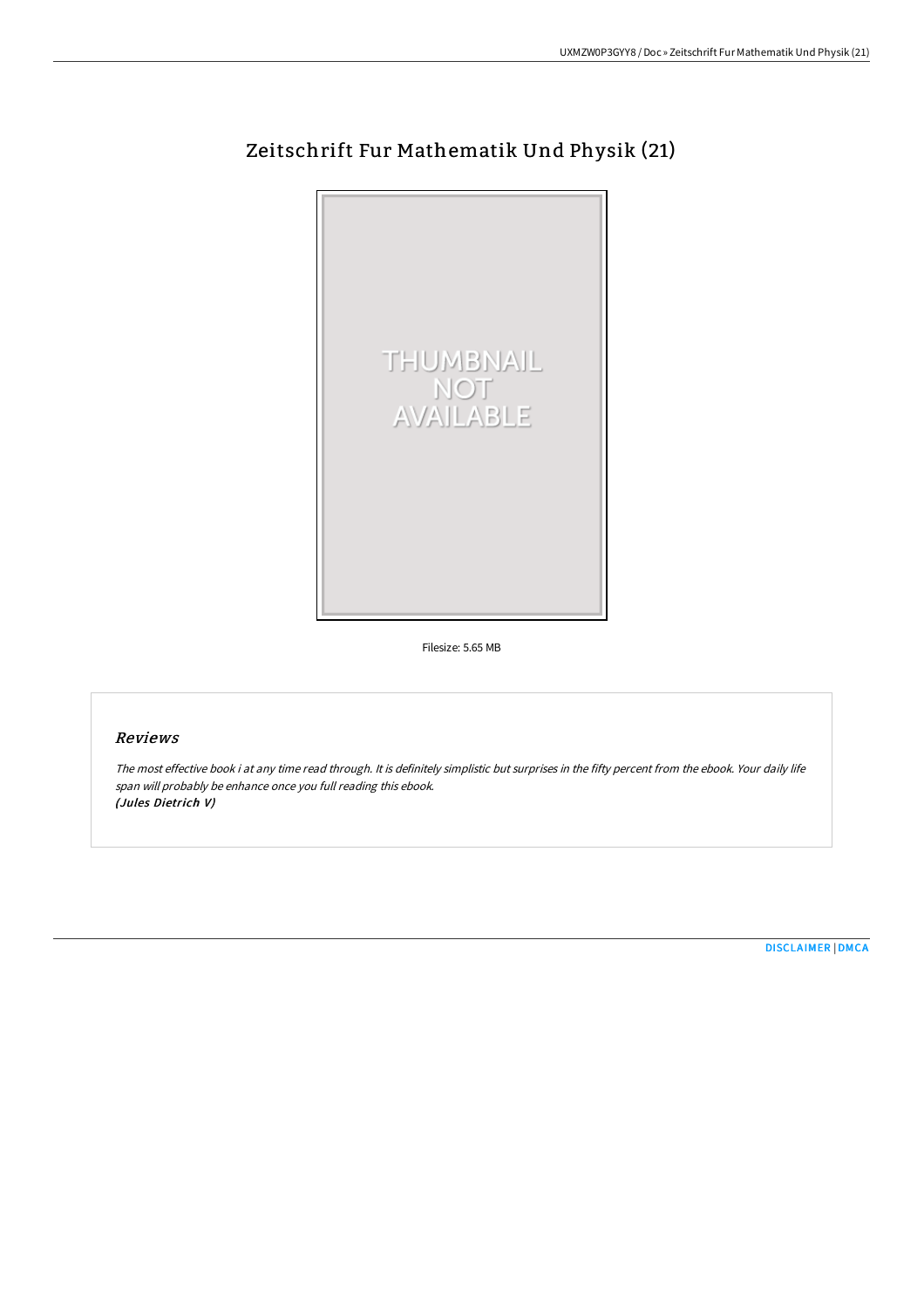## ZEITSCHRIFT FUR MATHEMATIK UND PHYSIK (21)



To get Zeitschrift Fur Mathematik Und Physik (21) eBook, please access the button beneath and save the file or get access to additional information that are have conjunction with ZEITSCHRIFT FUR MATHEMATIK UND PHYSIK (21) ebook.

RareBooksClub. Paperback. Book Condition: New. Paperback. 50 pages. OCLC Number: 52599064 Excerpt: . . . Case Study Abstract Hanscom Air Force Base Middlesex County, Massachusetts Site Name and Location: Sampling and Analytical CERCLIS Hanscom Air Force Base MA8570024424 Technologies: Middlesex County, Massachusetts 1. Geoprobe; 2. Bruker Thermal Desorption Probe Head on Gas Chromatography Mass Spectrometer ( Bruker TDGC MS ); 3. Tekmar Purge and Trap Concentrator with Hewlett-Packard GC MS; Period of Operation: Current Site Activities: 4. Ion Signature Technologys Thermal 1941-1973 Supported fighter RI FS complete, ground water pump and Desorber with Hewlett-Packard aircraft operations and maintenance; treat operational May 1991, total flow 300 GC MS (Tufts TDGC MS); Air Force Research and Development GPM. Focused Feasibility Study. 5. Ion Signature Technologys Ion Fingerprint Detection (IFD) Software Operable Unit: 6. Field-rugged Inductively Coupled 01 ( Site 1-Fire Training Area II; Plasma Optical Emission Spectrometer Site 2 and 3-Paint Waste Areas ) ( ICP OES ) Point of Contact: Media and Contaminants: Technology Demonstrator: Robert Lim Groundwater and soils at Hanscom Air Tufts University, Chemistry Dept. US EPA-Region 1 Force Base are contaminated with Center for Field Analytical Studies and J. F. Kennedy Federal Building chlorinated and aromatic solvents, Technology Boston, MA 02203-2211 metals, and petroleum compounds. Medford, Massachusetts 02155 ( 617 ) 223-5521 ( 617 ) 627-3474 http: clu-in. com hanscom. htm. Number of Samples Analyzed during Investigation: A 10-day Adaptive Sampling and Analysis Program produced the following: 601 soil samples screened for volatile organic compounds ( VOC ) ( 1 min analysis ); 158 soil samples for quantitative analysis for VOCs ( 15 min analysis ); 69 soil samples for simultaneous quantitative analysis of polychlorinated biphenyls ( PCBs ) and polycyclic aromatic hydrocarbons ( PAHs ); 121 quantitative soil samples for metals ( 8...

 $\mathbb{R}$ Read Zeitschrift Fur [Mathematik](http://techno-pub.tech/zeitschrift-fur-mathematik-und-physik-21.html) Und Physik (21) Online  $\mathbf{E}$ Download PDF Zeitschrift Fur [Mathematik](http://techno-pub.tech/zeitschrift-fur-mathematik-und-physik-21.html) Und Physik (21)